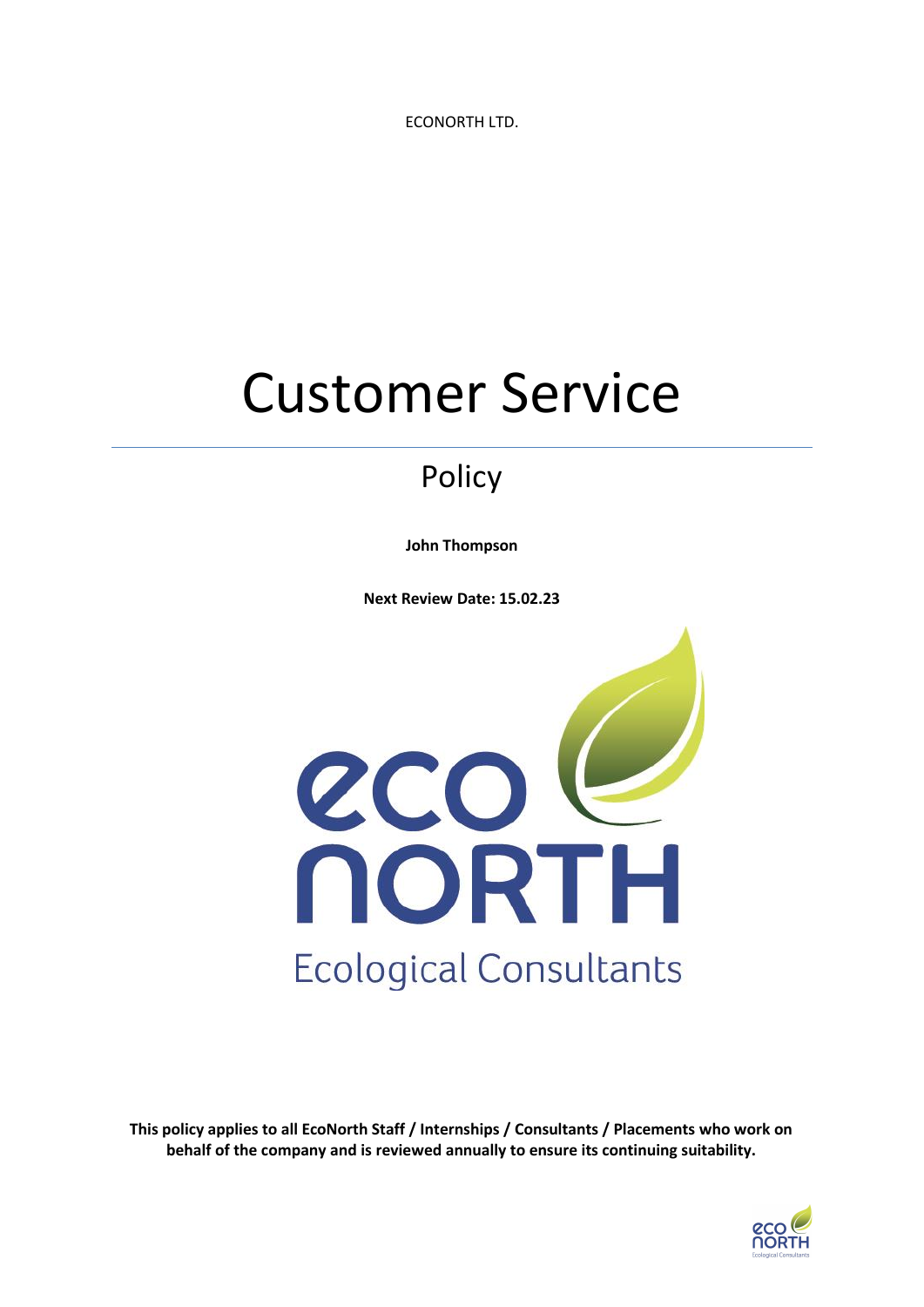| Customer Service Policy | Doc Ref: | <b>CSP</b> |
|-------------------------|----------|------------|
|                         | lssued:  | 17.02.22   |
| EcoNorth Ltd            | Version: | 3.0        |
|                         | Page:    | 1 of 7     |

# **Customer Service Policy**

# **1. Purpose, Scope and Users**

EcoNorth aims to provide a professional, high quality service to all our customers and other stakeholders throughout the UK and Ireland. This will ensure the highest standards of care are achieved in order to maximise customer satisfaction and minimise complaints.

This policy sets out EcoNorth's standards of care and how they are achieved.

This policy must be understood and adhered to by all EcoNorth employees and other company representatives.

This policy is located on our company websites.

# **2. Definitions**

"EcoNorth" or "we" or "us" or "our" means EcoNorth Ltd.

"Customer" means an individual or business that purchases another company's goods or services.

"Stakeholder" means anyone who is or could be affected by the company's actions, objectives and policies eg customers, suppliers, contractors, subcontractors, employees, Board members, the community from which the company draws its resources.

"Customer service" means the act of taking care of a customer's needs by delivering professional, helpful, high quality service and assistance before, during and after the customer's requirements are met.

"Complaint" means a valid expression of dissatisfaction or concern about the standard of service or actions/lack of actions affecting an individual customer or group of customers.

"Compliment" means a customer statement of positive recognition or praise for a service or member of staff.

# **3. Objectives**

EcoNorth's key customer service objectives include:

- Ensuring that customer service excellence is an integral part of the planning, resourcing and delivery of all our services.
- Ensuring that all contact with EcoNorth is met with the highest standards.
- Providing clear and effective lines of communication to all.
- Providing accurate, up to date information about our work.
- Actively promoting customer satisfaction feedback, responding accordingly and monitoring standards.

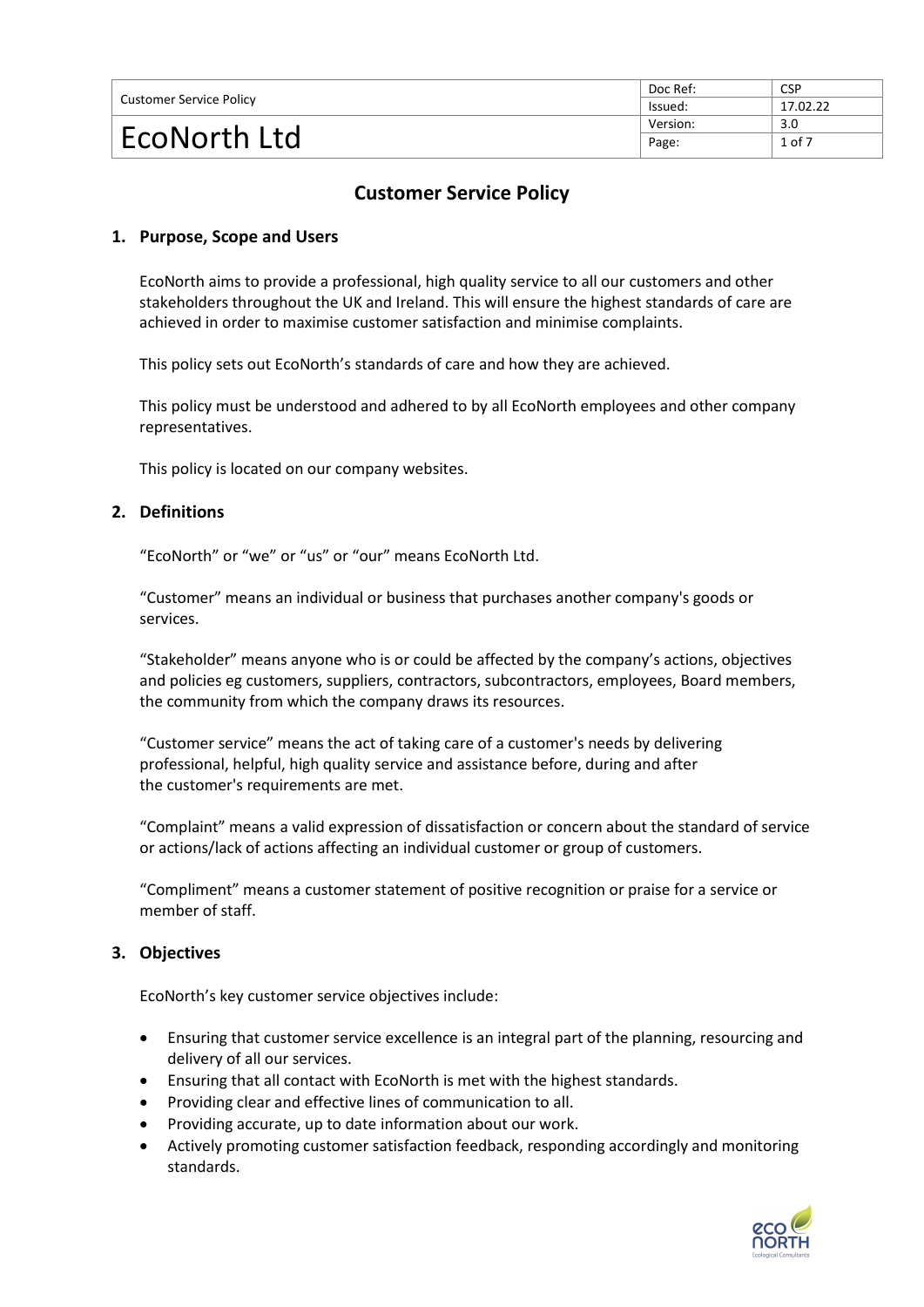| <b>Customer Service Policy</b> | Doc Ref: | <b>CSP</b> |
|--------------------------------|----------|------------|
|                                | lssued:  | 17.02.22   |
| EcoNorth Ltd                   | Version: | 3.0        |
|                                | Page:    | 2 of 7     |

- Providing suitable and adequate employee training.
- Exceeding customer expectations and encouraging repeat business.
- Achieving the ISO 9001 quality management certification in April 2022 and maintaining the standard thereafter.

# **4. Communication**

Effective communication is an essential part of customer service.

In our interactions with customers, EcoNorth's employees aim to:

- Identify ourselves clearly.
- Accurately record their contact details.
- Listen and respond effectively.
- Respond to all enquiries promptly with courtesy and respect.
- Be polite, honest and accurate with the information we provide.
- Ensure they understand all the information provided.
- Ensure all correspondence is handled in a professional and confidential manner.
- Inform them of any changes or delays in good time.
- Provide them with regular reports to keep them informed of progress.
- Provide alternative sources of services where we cannot help.

EcoNorth's employees utilise various communication channels and will respond to enquiries made through these channels, in the format of the original communication wherever possible.

• Digital.

Digital correspondence (emails and website enquiries) will be acknowledged within 48 hours (Monday to Friday) and respond fully within 5 working days of receipt or in accordance with a timescale required by the client if it differs from those.

Email out-of-office messages, giving return dates and alternative contact details, will be enabled at all times of absence or periods away from office or desk space.

Telephone.

Telephone calls will be answered promptly, ideally within the first three rings.

Customers will be addressed in a polite and courteous manner and provided with the name of the employee with whom they are conversing. Enquiries will be resolved immediately wherever possible, or the customer called back if not. Clear, detailed messages, ideally in writing, will be relayed to colleagues following the call which will record the caller's name, organisation, subject and a return contact number.

Voicemail will only be used to ensure that telephone calls do not go unanswered and only for short periods or specific purposes. he recorded message must be audible, accurate and

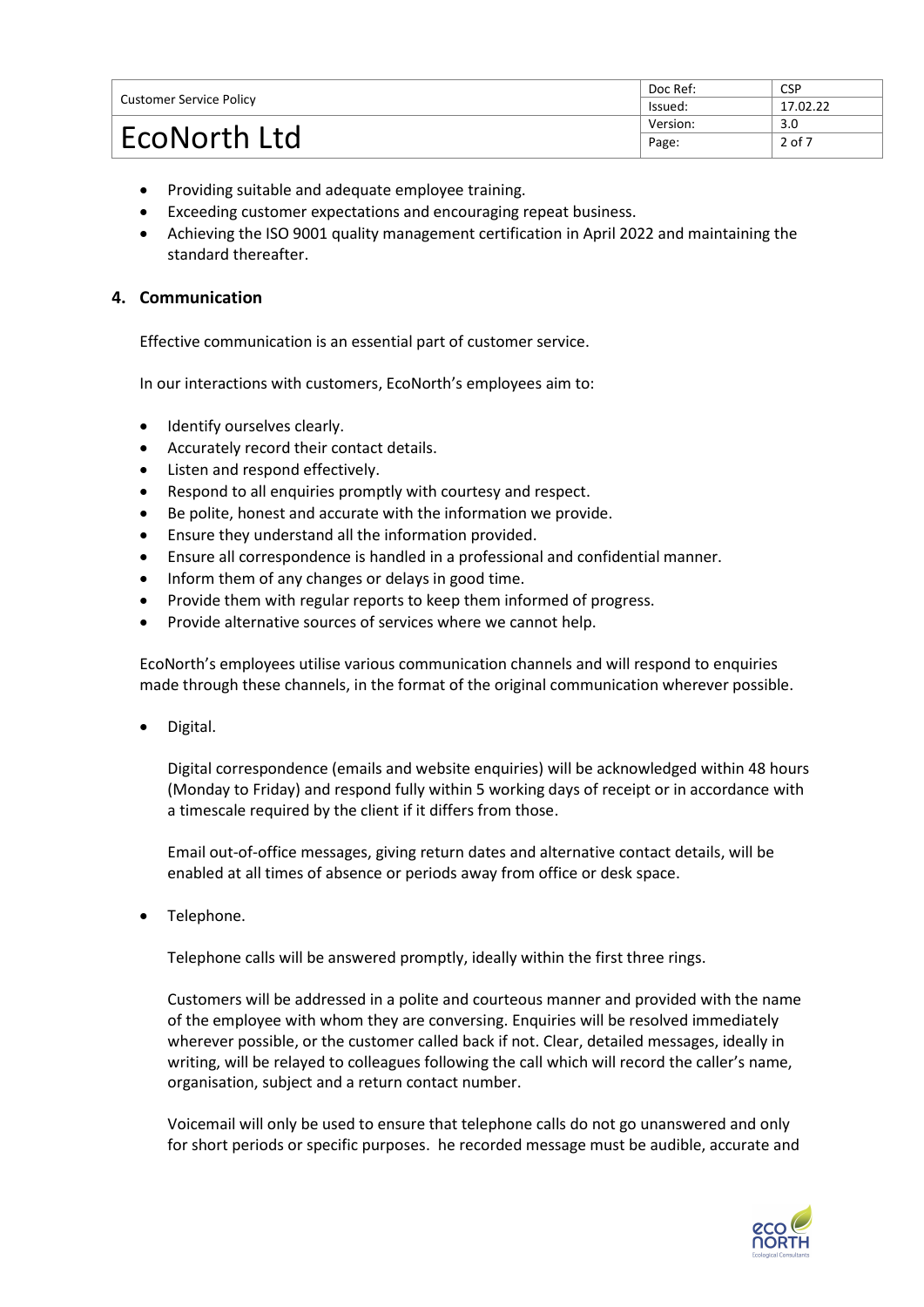| <b>Customer Service Policy</b> | Doc Ref: | <b>CSP</b> |
|--------------------------------|----------|------------|
|                                | lssued:  | 17.02.22   |
| EcoNorth Ltd                   | Version: | 3.0        |
|                                | Page:    | 3 of 7     |

appropriate. Messages will be responded to within 24 hours, or the next working day if the message is left over a weekend or bank holiday.

Letters.

Letters will be responded to within 5 working days of receipt. A contact name, telephone number and email address, together with any other pertinent information, will be included in the response. There may be occasions when a full response cannot be given within the timeframe stated above. In this instance, a holding response will be provided, which includes an expected date for the full response to be given.

Face to Face Meetings.

This covers meetings with or without appointments, contact with customers at the office, events or training courses, or whilst out on site.

EcoNorth's Covid-19 Policy and Procedures and government advice should be followed at all times and face to face meetings will be assessed on a specific basis as to whether they should be undertaken whilst Covid-19 restrictions are in place. Meetings should be conducted in open or well-ventilated places, or outside. They will not be undertaken in the EcoNorth office or any vehicle during periods of Covid-19 related restrictions.

Outwith Covid-19 restrictions, the following will be adhered to:

Employees will behave in a professional, respectful and courteous manner at all times.

An appointment will be offered where this may be a more appropriate or effective response and clear instructions about the location of the meeting will be provided.

Customers will be greeted within 5 minutes of their arrival at our office or other venue for a scheduled meeting.

Full attention will be given to the customer during a meeting.

When a customer has specific requirements, employees will find out what these are and aim to provide them.

When discussing personal information, employees will always arrange to do so in a private and confidential environment.

# **5. Conducting Work**

Customer service excellence is an integral part of planning, resourcing and delivering high quality work by EcoNorth.

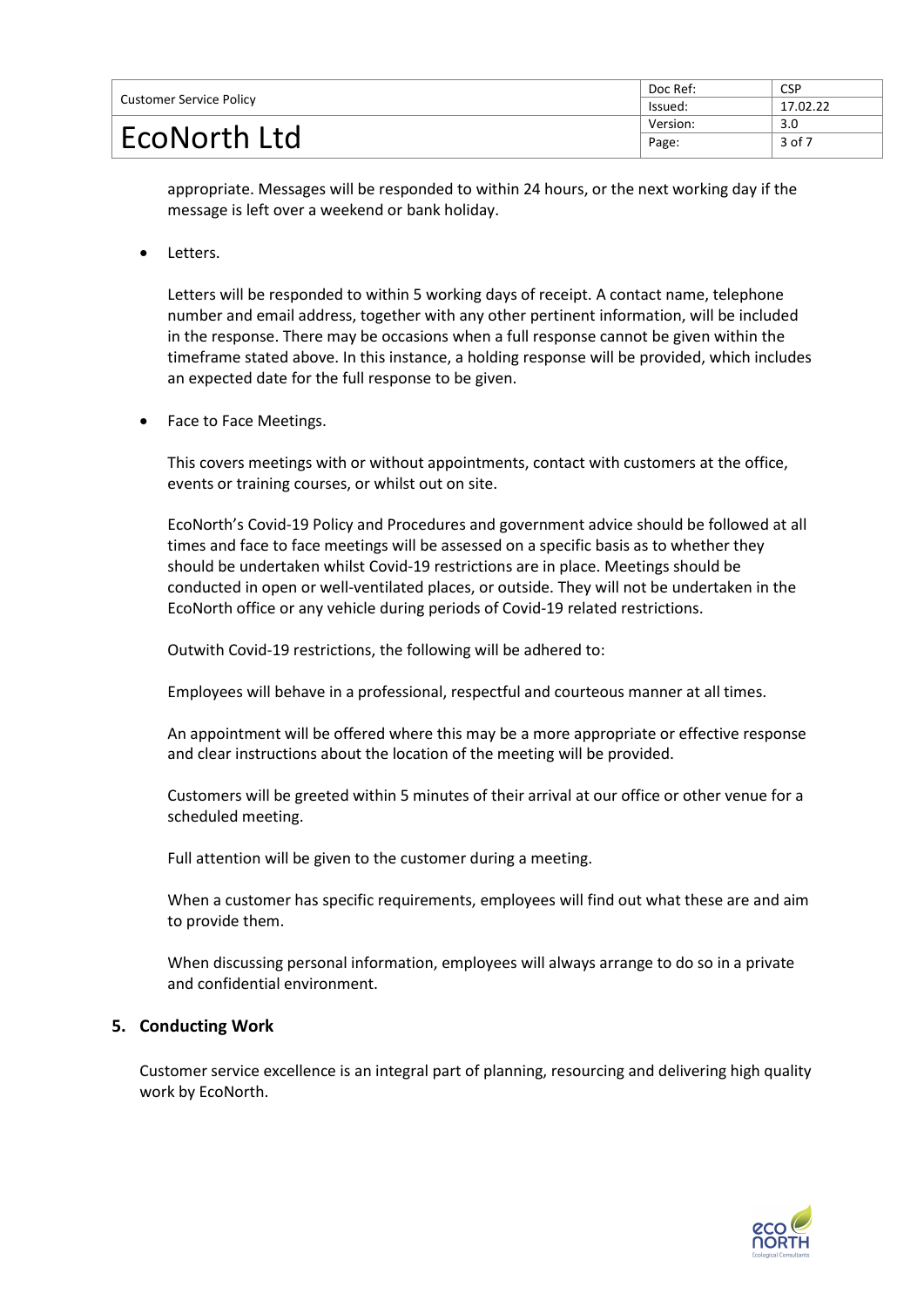| <b>Customer Service Policy</b> | Doc Ref: | <b>CSP</b> |
|--------------------------------|----------|------------|
|                                | lssued:  | 17.02.22   |
| EcoNorth Ltd                   | Version: | 3.0        |
|                                | Page:    | 4 of 7     |

In our interactions with customers, EcoNorth's employees aim to:

- Clearly understand their requirements and desired outcomes.
- Provide up to date, accurate information about the services EcoNorth offers.
- Explain the work to be done, all costs, timeframes, any challenges to overcome and the team members to be involved.
- Agree plans which are realistic and achievable.
- Provide regular progress reports during the work.
- Complete work within the agreed timeframe.
- Complete work within the agreed budget.
- Conduct work in a conscientious and professional manner with a can-do approach, to provide a high standard of service throughout.

For project work, EcoNorth's employees aim to:

- Provide small project proposals within 48 hours or other timescale agreed with the client to suit their needs.
- Provide larger project proposals within the timescale requested by the customer, though an acknowledgement telephone call will be made, or an email/letter will be sent, within 24 hours.
- Confirm dates that survey work can be undertaken, as far as possible (weather, access etc permitting), within 48 hours.
- Provide summary feedback from fieldwork to client with key findings where appropriate within 48 hours of fieldwork being completed.
- Provide draft reports within 10 working days of survey work being completed.
- Provide final reports upon receipt of full payment from the client, unless otherwise approved by the Finance Manager or Executive Director.

# **6. Customer Compliments**

Receiving compliments from customers is a boon for a company's reputation and staff morale as they mean that employees have done something special.

All compliments will be responded to within 5 working days of receipt, as the thanking process is a key part of the customer loyalty building mechanism. The correspondence should include thanking the customer for their kind words, an expression of how pleased we are that EcoNorth's efforts have been noticed and a promise to pass the compliment on to the employees involved in the service provision.

All positive feedback received from customers will be celebrated and shared with the team at team meetings, in order to acknowledge and reinforce the high standards of our customer service.

# **7. Customer Complaints**

Whilst we take great care to ensure that we provide all our services efficiently and to the highest standard possible, EcoNorth accepts that complaints may be made.

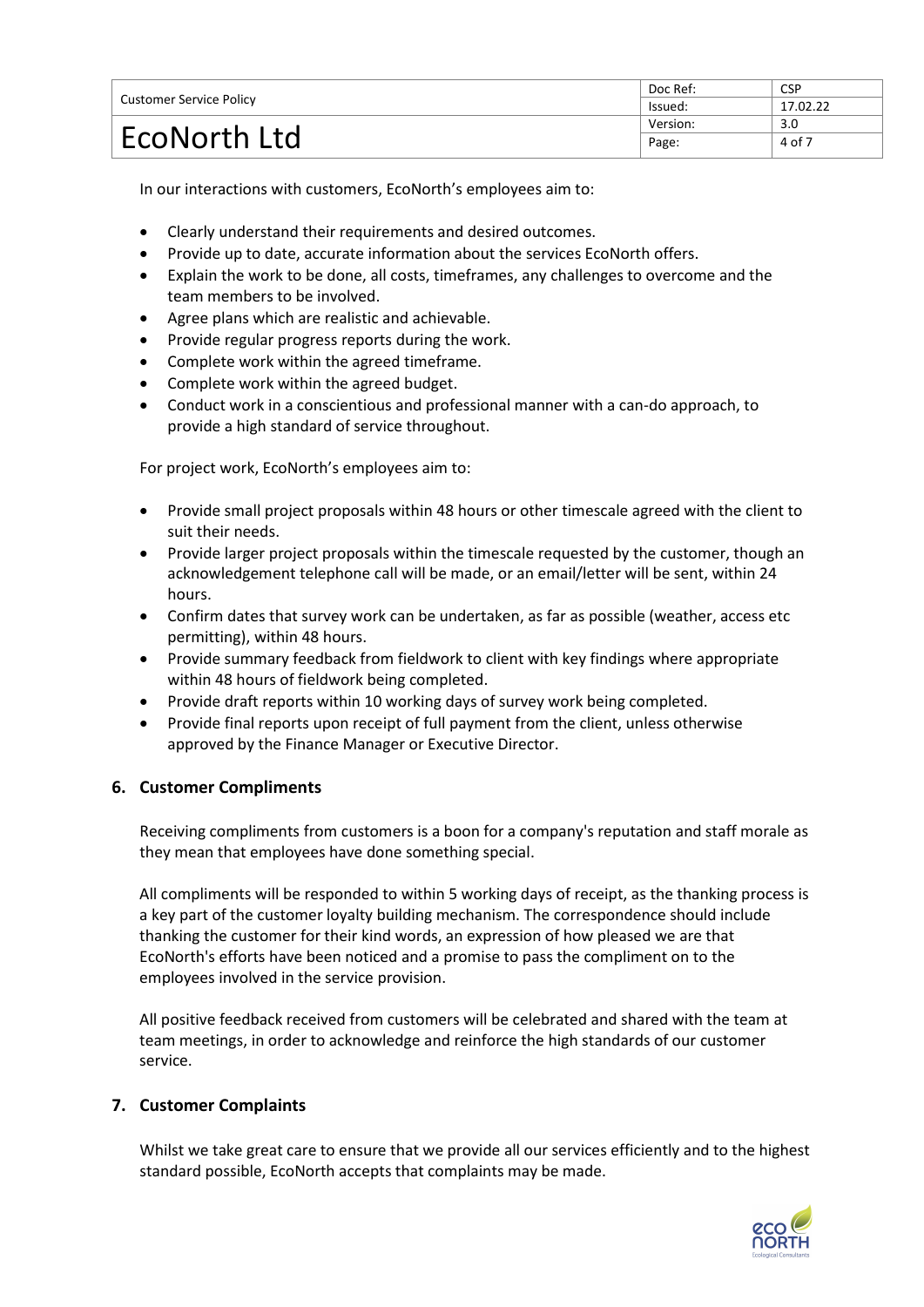| <b>Customer Service Policy</b> | Doc Ref: | <b>CSP</b> |
|--------------------------------|----------|------------|
|                                | lssued:  | 17.02.22   |
| EcoNorth Ltd                   | Version: | 3.0        |
|                                | Page:    | 5 of 7     |

Complaints may be registered in various ways:

- By telephone to 01670 735 547.
- By face to face conversation (accepting Covid-19 restrictions).
- By email to [enquiries@econorth.co.uk.](mailto:enquiries@econorth.co.uk)
- By the company website contact pages.
- By post to EcoNorth Ltd, 11 Enterprise Court, Cramlington, Northumberland, NE23 1LZ.

EcoNorth aims to:

- Provide a complaints procedure which is clear and easy to understand for anyone wishing to make a complaint.
- Ensure that all EcoNorth's employees know how to handle a complaint.
- Ensure all complaints are investigated fully, fairly and in a timely manner.
- Ensure that complaints are resolved whenever possible and that relationships are repaired.
- Gather and analyse information which helps us to improve our customer service in the future.

Complaints received by telephone or face to face meeting must be recorded. The employee who receives a complaint in this manner should:

- Record the facts of the complaint.
- Take the complainant's name, address and telephone number.
- Note down the relationship of the complainant to EcoNorth.
- Inform the complainant that we have a complaints procedure.
- Inform the complainant what will happen next and how long it will take.
- Where appropriate, ask the complainant to send a written account by post or email, so that the complaint is recorded in their own words.

A written complaint will be passed to the Executive Director with 24 hours of receipt, who will record it in the Complaints Log. An acknowledgement letter or email will be sent to the complainant within 5 working days. The acknowledgement should identify who is dealing with the complaint and when the complainant can expect a reply. A copy of this policy document should be attached.

In order to resolve a complaint, the Executive Director will lead a full investigation to understand the problem, identify the cause and develop solutions. Any actions taken as a result of the complaint will be communicated to all relevant parties and recorded. If the complaint relates to a specific person, they will be informed and given a fair opportunity to respond. Their response will be recorded in writing.

Complainants will receive a definitive response within 4 weeks. If this is not possible because the investigation has not been fully completed, a progress report will be sent with an indication of when the final report will be provided.

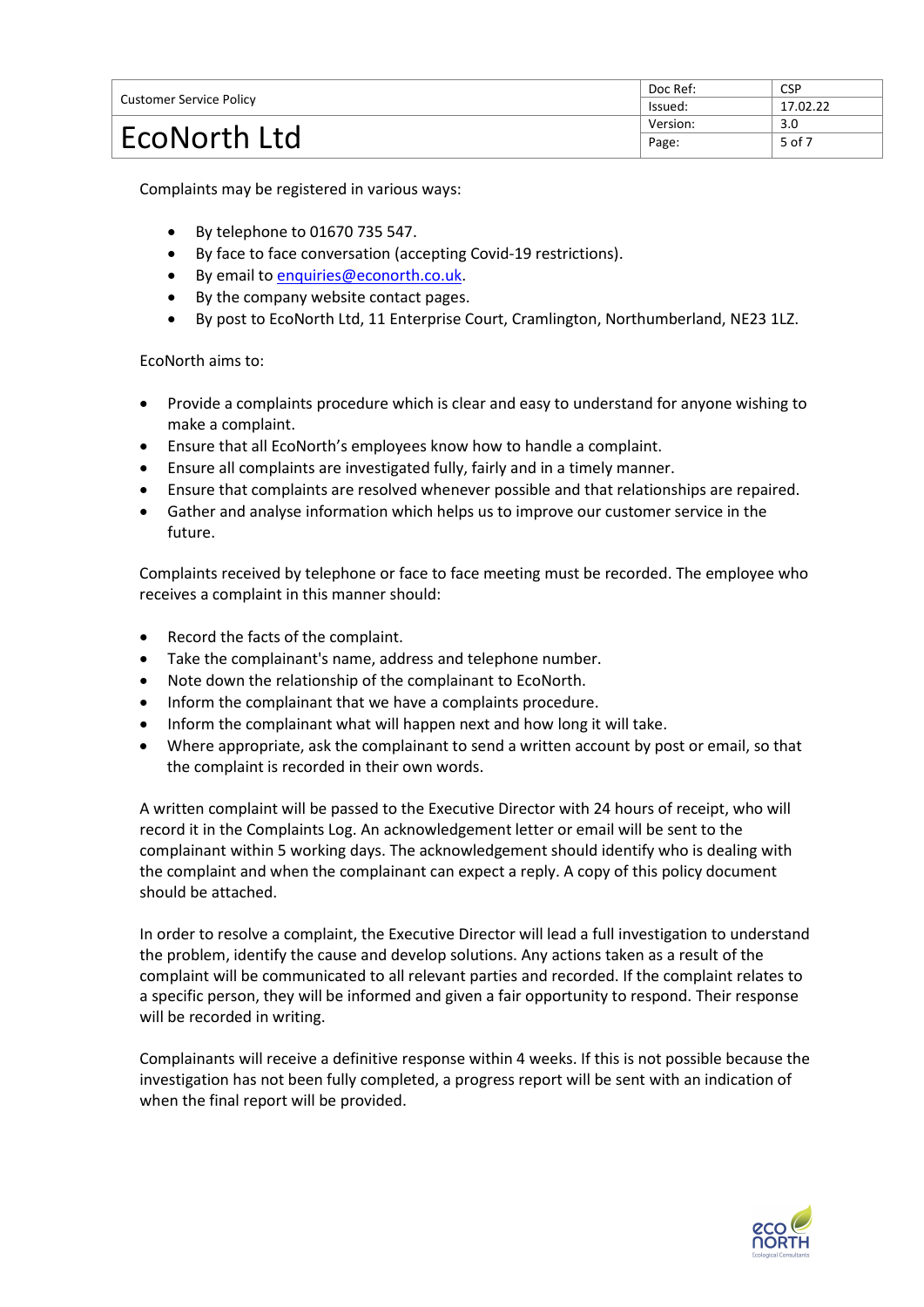| Customer Service Policy | Doc Ref: | <b>CSP</b> |
|-------------------------|----------|------------|
|                         | lssued:  | 17.02.22   |
| EcoNorth Ltd            | Version: | 3.0        |
|                         | Page:    | 6 of 7     |

Whether the complaint is justified or not, the report to the complainant must describe the actions taken to investigate the complaint, the conclusions from the investigation and any actions taken because of the complaint.

If the complainant feels that the problem has not been satisfactorily resolved, they can request that the complaint is reviewed at Board level. The complaint will be passed to the Chairman. The request for Board level review will be acknowledged within 5 working days of receipt. The acknowledgement must identify who will deal with the case and when the complainant can expect a reply.

The Chairman may investigate the facts of the case themselves or delegate a suitably senior person to do so. This will involve reviewing the paperwork of the case and speaking with the person who dealt with the complaint previously.

Complainants will receive a definitive response within 4 weeks. If this is not possible because the investigation has not been fully completed, a progress report will be sent with an indication of when the final report will be provided.

Whether the complaint is upheld or not, the report to the complainant should describe the actions taken to investigate the complaint, the conclusions from the investigation and any actions taken because of the complaint.

The decision taken at this time is final, unless the Board decides it is appropriate to seek external assistance to reach a resolution.

The above procedure may be varied for good reason. It may be necessary to avoid a conflict of interest, eg an investigation into a complaint about the Executive Director must not be led by the Executive Director.

All complaint information will be handled sensitively. Information will only be shared with those who need to know and in accordance with any relevant data protection requirements. Complaints may have implications for individuals or organisations other than EcoNorth. Care must be taken not to breach client or commercial relationships and/or confidentiality. If necessary, complainants should be referred to the complaints procedure of the organisation concerned. Complaints and their resolution should be raised with EcoNorth's partners if confidentiality permits, to assist in learning lessons for the future.

# **8. Employee Grievances**

This policy document does not cover complaints made by employees. Please refer to the Staff Handbook.

# **9. Unacceptable Behaviour**

EcoNorth believes that customers have the right to be heard, understood and respected. We also believe that employees have the same rights. EcoNorth will not tolerate aggressive or abusive behaviour, unreasonable demands or unreasonable persistence towards us. This